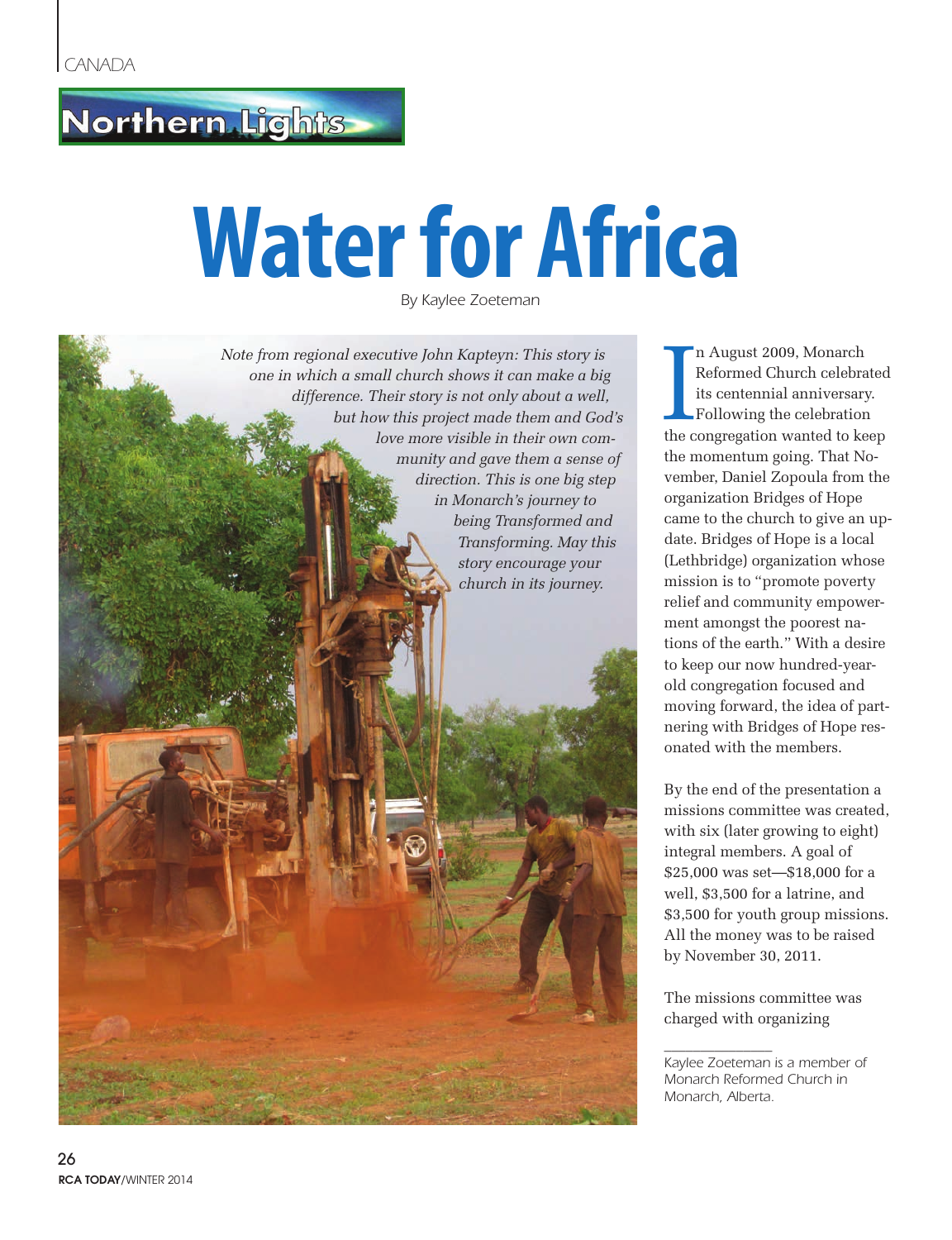fundraisers that would help us meet our goal. Throughout the two years, the church put on numerous fundraisers, including a chicken supper and gospel concert, donation letters, homemade apple pie, ornamental/garden produce and garage sales, concessions, penny well, pop bottle collection, silent auctions, and church offerings.

On November 27, 2011—three days before our deadline— \$25,000 had been raised and a cheque was presented to Bridges of Hope.

During the two years of fundraising, I learned about a medical outreach trip through Bridges of Hope. At the time I was going to school to be a respiratory therapist, and I'd wanted to go to Africa to help other people since I was a child; I didn't hesitate to jump at this opportunity. In February 2012, I booked a plane ticket to Burkina Faso for the upcoming May.

In May 2012, I arrived in Burkina Faso with 17 others. We spent time in the hospitals and clinics in Ouagadougou, Lèo, and Boura, and also in the Children's Center in Boura.

At the beginning of my trip I asked if it was possible to see the well that we had fundraised for. I was told as it had yet to be drilled, I probably would not see it. On May 28, my last day in



*Monarch Reformed Church raised \$25,000 for community empowerment and poverty relief in Burkina Faso. The money paid for a well, a latrine, and youth group missions.*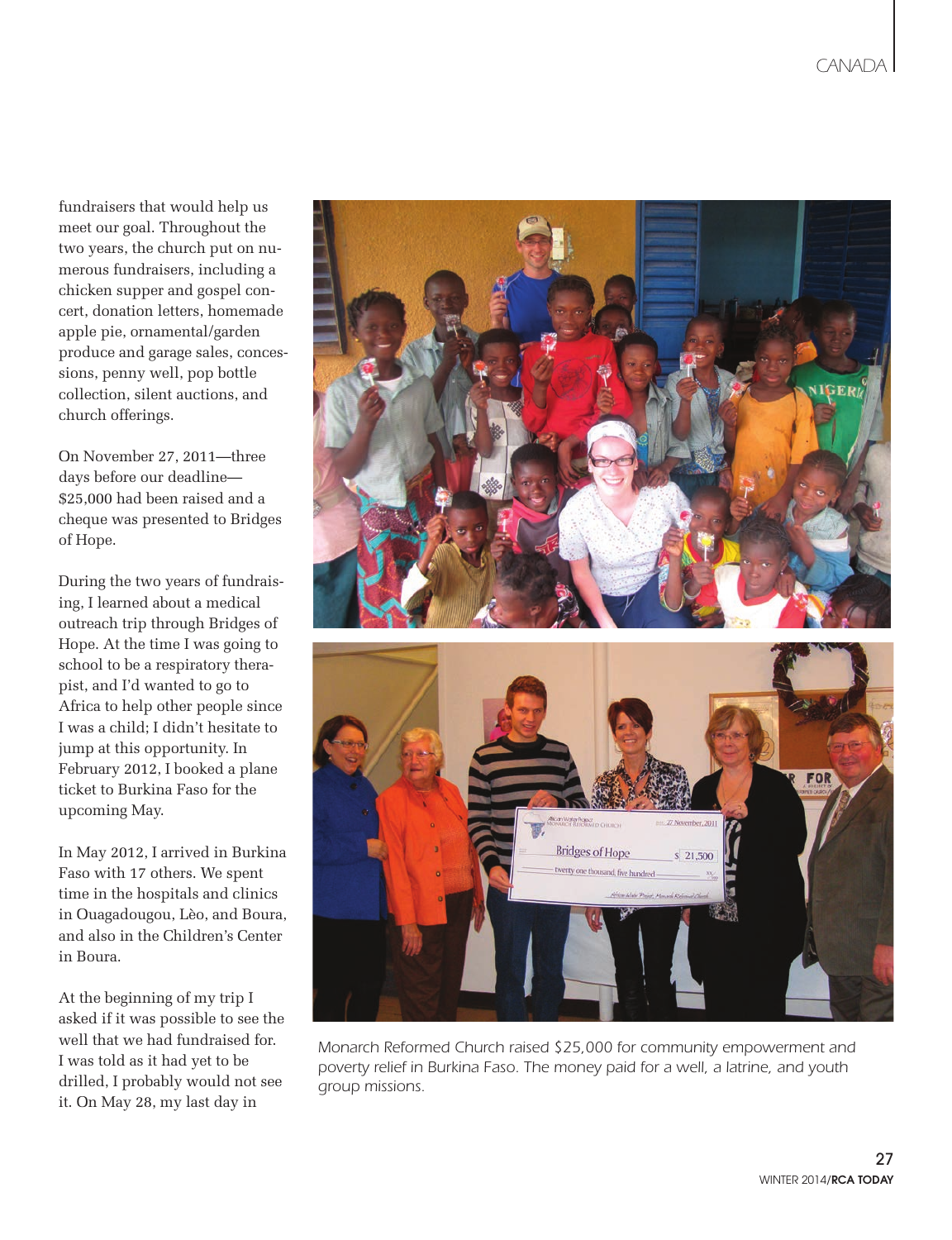## *CANADA*

asked if I would like to go and see the Monarch Reformed Church well, as drilling was to start that day. We journeyed to the village



of Dakayes, two hours from where I was staying. When we arrived there was a crowd and a drilling truck.

I was so blessed to be able to see the drill bit begin to turn in that soil, drilling our well. A week after I arrived home, we found out the well was finished and that it was producing three cubic feet of water a minute—enough to supply the entire village and the surrounding area.

This past August we found out that the chief of the Dakayes village gave his tribe to Christ, in turn converting the entire village to Christianity. Little did we know the well was only the beginning.

Africa before flying home, I was<br>asked if I would like to go and see<br>the Monarch Reformed Church<br>well, as drilling was to start that<br>day. We journeyed to the village<br> $\blacksquare$ *By Sandra Dancer* 



*Note from regional executive John Kapteyn: Matthew 25 House was an intentional community in the north end of Hamilton, Ontario, where a group of young people dedicated themselves to showing Christ's love to the people in their community. After nearly five years, Matthew 25 House closed, but the fruit of ministry goes on.*

*One area of involvement was with Place of Grace, a ministry of Helping Hands Mission. Place of Grace is a Christian-based peer group for women in the sex trade, offering support, friendship, and assistance.*

*It was here that a couple of women from Matthew 25 House met Sandra. The people involved in Sandra's life are ordinary people who have taken the time to help others around them. I hope Sandra's testimony will encourage us to get involved in the lives of people who are struggling.* 

y name is Sandra Dancer. On January 15, 1961, I was born into a dysfunctional family. I was to be the third daughter. My mother was a factory worker. My father worked for my grandfather in the sanitation department and was a practicing alcoholic, so I was quite familiar with yelling, screaming, and violence. As I got older my father's violence was turned toward me. My selfesteem was quite low so I also became a bully at a very young age. I started smoking cigarettes and hanging around people who didn't judge me. I would run away from home, scared to return home knowing that I would be beaten.

I became a ward of the court and was sent to training school, which would become my home until I was 16. I would see things that no child should ever see; sexual and physical abuse would become normal experience. At 16 I was placed in a home with a group of woman from the penitentiary. I was quick to learn that drugs would numb my pain.

In my mid-twenties I had guys in and out of my life, had two kids with my first husband, who over-